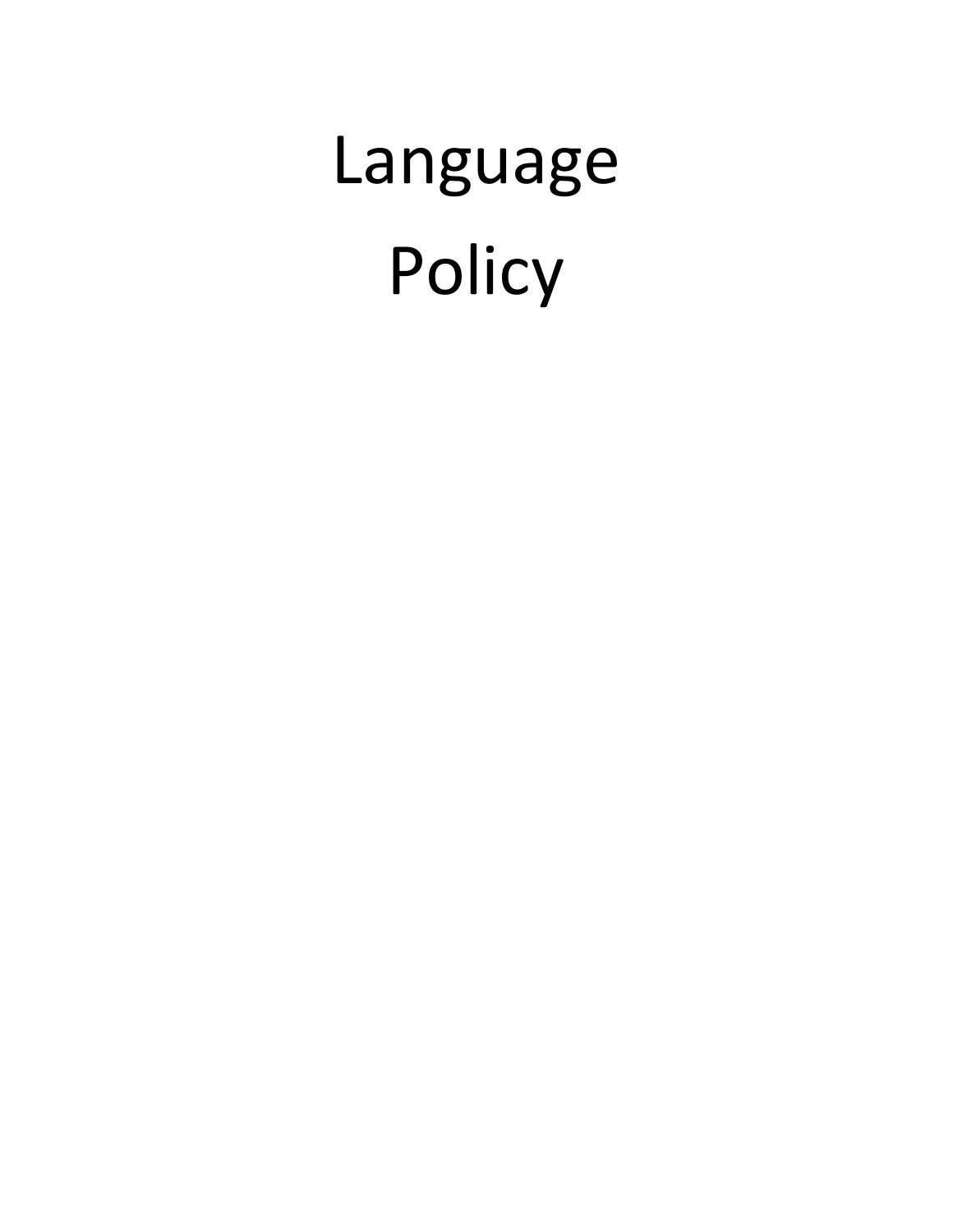## Language Belief

At C.B. Jennings International Elementary Magnet School, we believe that language is the key to all learning and that it is the major element that connects the curriculum. Since language is central to learning, all teachers are language teachers. We also believe that all students should have the opportunity to learn a second language, while at the same time maintaining their home language. We believe in creating an environment of cultural and linguistic equity.

Through inquiry, teachers provide students with opportunities to use language in many different formats. C. B. Jennings International Elementary Magnet School recognizes and supports the language development of all students. The IB Learner Profile attributes inform the planning, teaching, and assessing of all language learning. We believe that language instruction should connect to our units of inquiry and that instruction is differentiated according to the language needs of each learner.

### Language Programs

There are two programs at C.B. Jennings International Elementary Magnet School. Each grade level, Grades K- 5 has three World Language classes and one self-contained 1-way Dual Language class.

In the World Language program, students are taught in English and receive Spanish as a world language instruction forty-five minutes a week. The Spanish as a World Language class follows a Foreign Language in an Elementary School (FLES) model. The Spanish as a World Language teacher has materials that use culture as a backdrop. Students take on cultural adventures throughout the Spanish-speaking world.

In the 1-way Dual Language program, classes are made up of Spanish-dominant English learners in order to prioritize the unique needs of these students. We strive for a 50/50 language of instruction model by fourth grade. Prior to grade 4, students will receive a larger percentage of instruction in Spanish in order to focus on primary language literacy instruction (90/10 in kindergarten, 80/20 in first grade and 70/30 in second grade and 60/40 in third grade). In grades 4-5, students will receive 50% of their instruction in English and 50% of their instruction in Spanish. Our 1-Way Dual Language classes also attend a Spanish Language class for 45 minutes a week. The classes for the 1-Way Dual Language program will be differentiated from the other Spanish language classes due to the Spanish language proficiency of the students.

#### Principles and Practices of Teaching Language

We believe that students become good communicators when:

- Students are actively engaged in a wide variety of activities which lend themselves to listening, speaking, reading, and writing
- Language activities are meaningful and relevant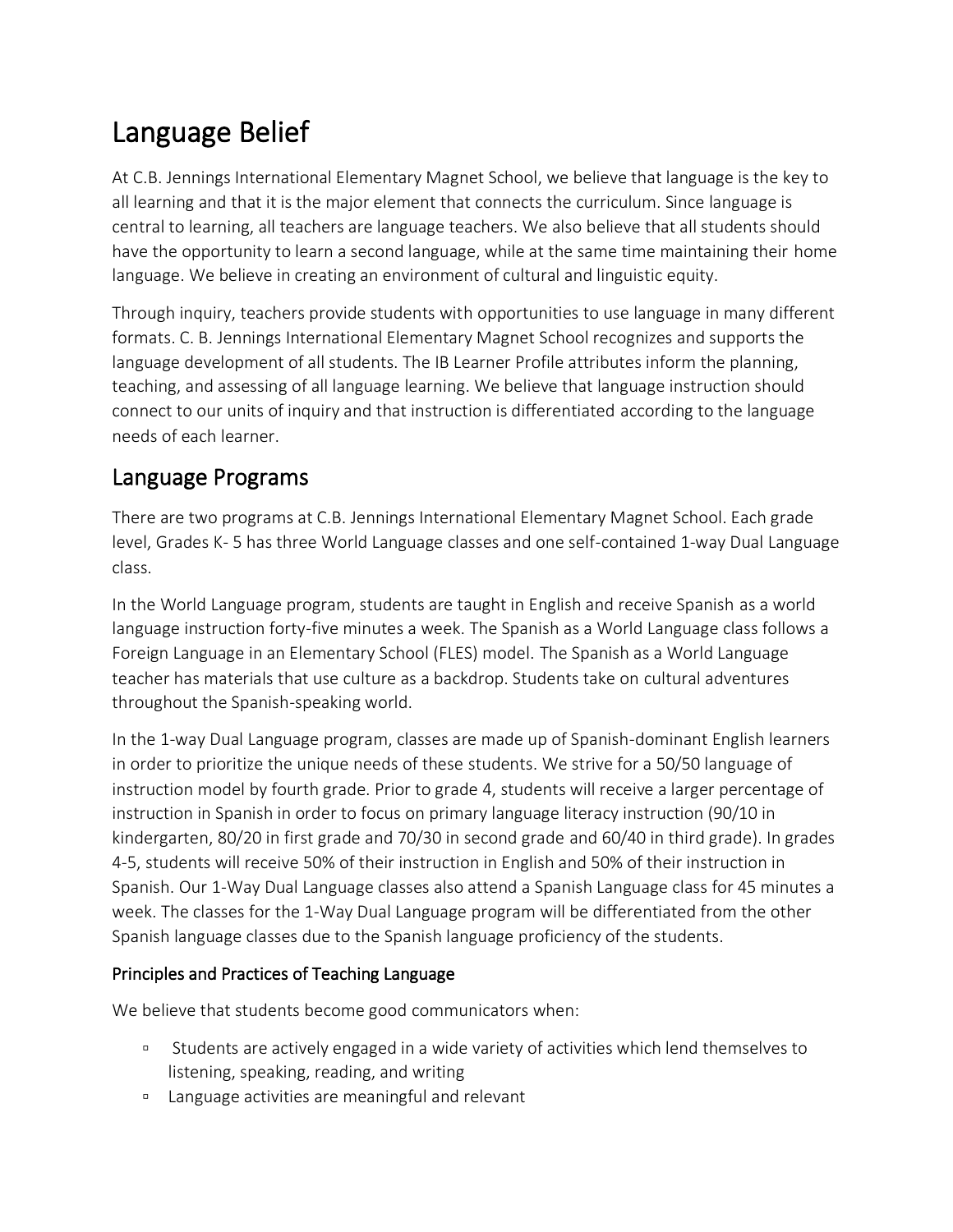- Students have access to a language-rich classroom
- The learning environment is positive, supportive, and encourages verbal expression and risk-taking.
- The home language is valued and supported
- The teacher models effective oral and written communication strategies
- The culture of each individual is honored and reflected in the school environment

## Language of Communication

We value and respect all languages spoken by our community. The use of other languages is always welcomed and honored, and we encourage families to continuetheir use of the home language with their children. All communication is sent home in both English and Spanish, as well as other languages as needed by families. Our school has a small population of speakers of Haitian Creole and so communication is sent home in their language also. The parents of students who speak a language other than English, Spanish or Haitian Creole are connected to a translation hotline through our ESOL department

#### Identification of Language Needs

As required by federal and state guidelines, all students enrolled in C.B. Jennings International Elementary Magnet School must complete a Home Language Survey prior to enrollment that indicates the language most often spoken in the home, as well as additional languages spoken. Students who are from a home in which a language other than English is spoken must be given a language assessment survey to determine English language proficiency. This information determines whether a student is classified as an English learner or not. If their primary language is Spanish, they are also administered the Spanish language assessment to determine their Spanish proficiency level.

Spanish dominant English learners may join the 1-Way Dual language program or the World language program with ESOL support.

English dominant students are assigned to the World language program grades PreK-5.

English learners who speak a language other than Spanish are also assigned to the World language program grades PreK-5.

## Support for All Learners

Teachers at C.B. Jennings International Elementary Magnet School recognize and celebrate that they are all language teachers. In addition, we have a Spanish language teacher who teaches Spanish to all students and a music teacher who is fluent in both Spanish and English and incorporates language and culture into his lessons. We have four ESOL teachers and three ESOL tutors who work with our English learners, four SPED teachers who support students with